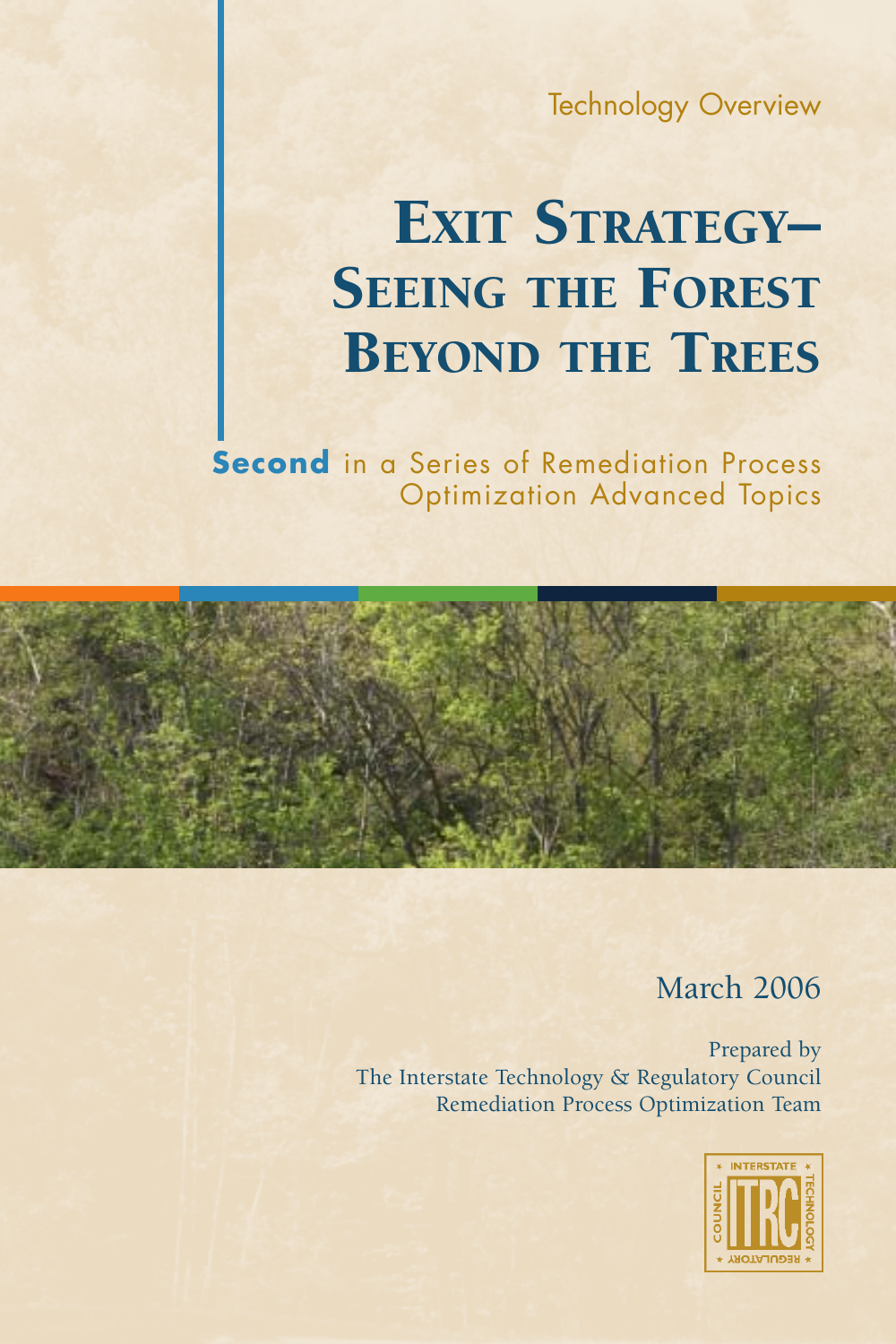Technology Overview

# EXIT STRATEGY-**SEEING THE FOREST** BEYOND THE TREES

**Second** in a Series of Remediation Process Optimization Advanced Topics



March 2006

Prepared by The Interstate Technology & Regulatory Council Remediation Process Optimization Team

Copyright 2006 Interstate Technology & Regulatory Council 50 F Street NW, Suite 350, Washington, DC 20001

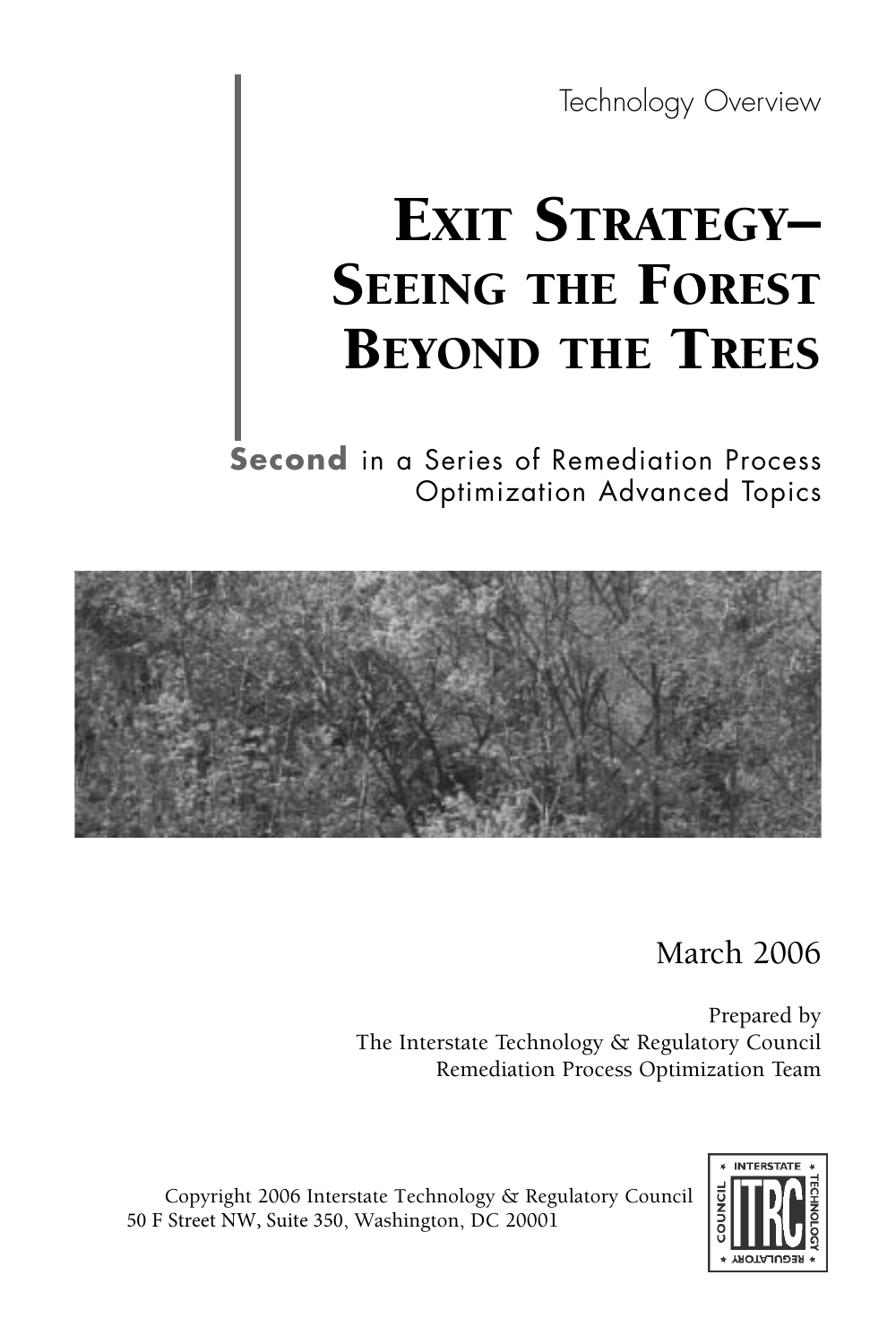Permission is granted to refer to or quote from this publication with the customary acknowledgment of the source. The suggested citation for this document is as follows:

ITRC (Interstate Technology & Regulatory Council). 2006. *Exit Strategy–Seeing the Forest Beyond the Trees*. RPO-3. Washington, D.C.: Interstate Technology & Regulatory Council, Remediation Process Optimization Team. www.itrcweb.org.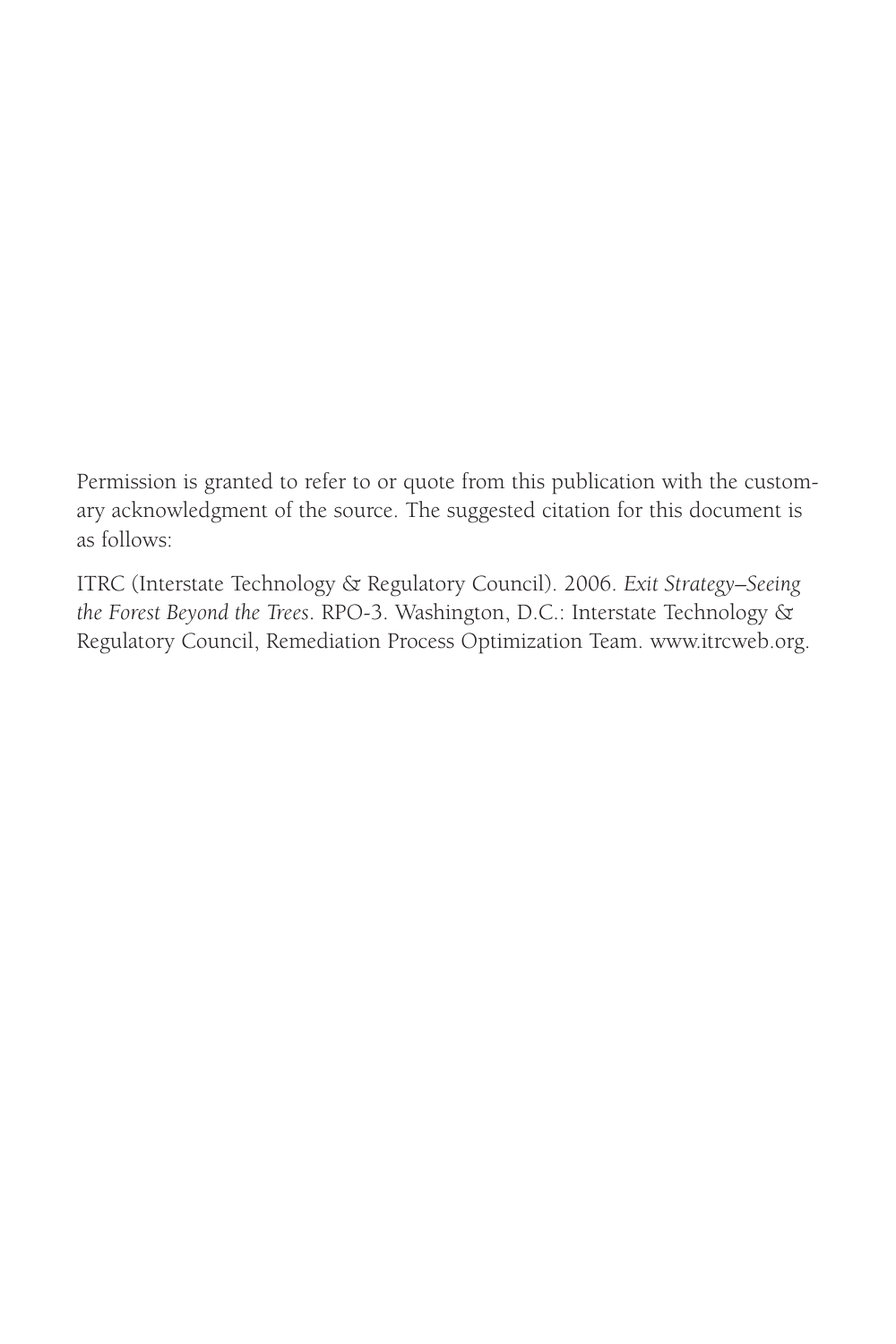#### **Disclaimer**

This document is designed to help regulators and others develop a consistent approach to their evaluation, regulatory approval, and deployment of specific technologies at specific sites. Although the information in this document is believed to be reliable and accurate, this document and all material set forth herein are provided without warranties of any kind, either express or implied, including but not limited to warranties of the accuracy or completeness of information contained in the document. The technical implications of any information or guidance contained in this document may vary widely based on the specific facts involved and should not be used as a substitute for consultation with professional and competent advisors. Although this document attempts to address what the authors believe to be all relevant points, it is not intended to be an exhaustive treatise on the subject. Interested readers should do their own research, and a list of references may be provided as a starting point. This document does not necessarily address all applicable heath and safety risks and precautions with respect to particular materials, conditions, or procedures in specific applications of any technology. Consequently, ITRC recommends also consulting applicable standards, laws, regulations, suppliers of materials, and material safety data sheets for information concerning safety and health risks and precautions and compliance with then-applicable laws and regulations. The use of this document and the materials set forth herein is at the user's own risk. ECOS, ERIS, and ITRC shall not be liable for any direct, indirect, incidental, special, consequential, or punitive damages arising out of the use of any information, apparatus, method, or process discussed in this document. This document may be revised or withdrawn at any time without prior notice.

ECOS, ERIS, and ITRC do not endorse the use of, nor do they attempt to determine the merits of, any specific technology or technology provider through publication of this guidance document or any other ITRC document. The type of work described in this document should be performed by trained professionals, and federal, state, and municipal laws should be consulted. ECOS, ERIS, and ITRC shall not be liable in the event of any conflict between this guidance document and such laws, regulations, and/or ordinances. Mention of trade names or commercial products does not constitute endorsement or recommendation of use by ECOS, ERIS, or ITRC.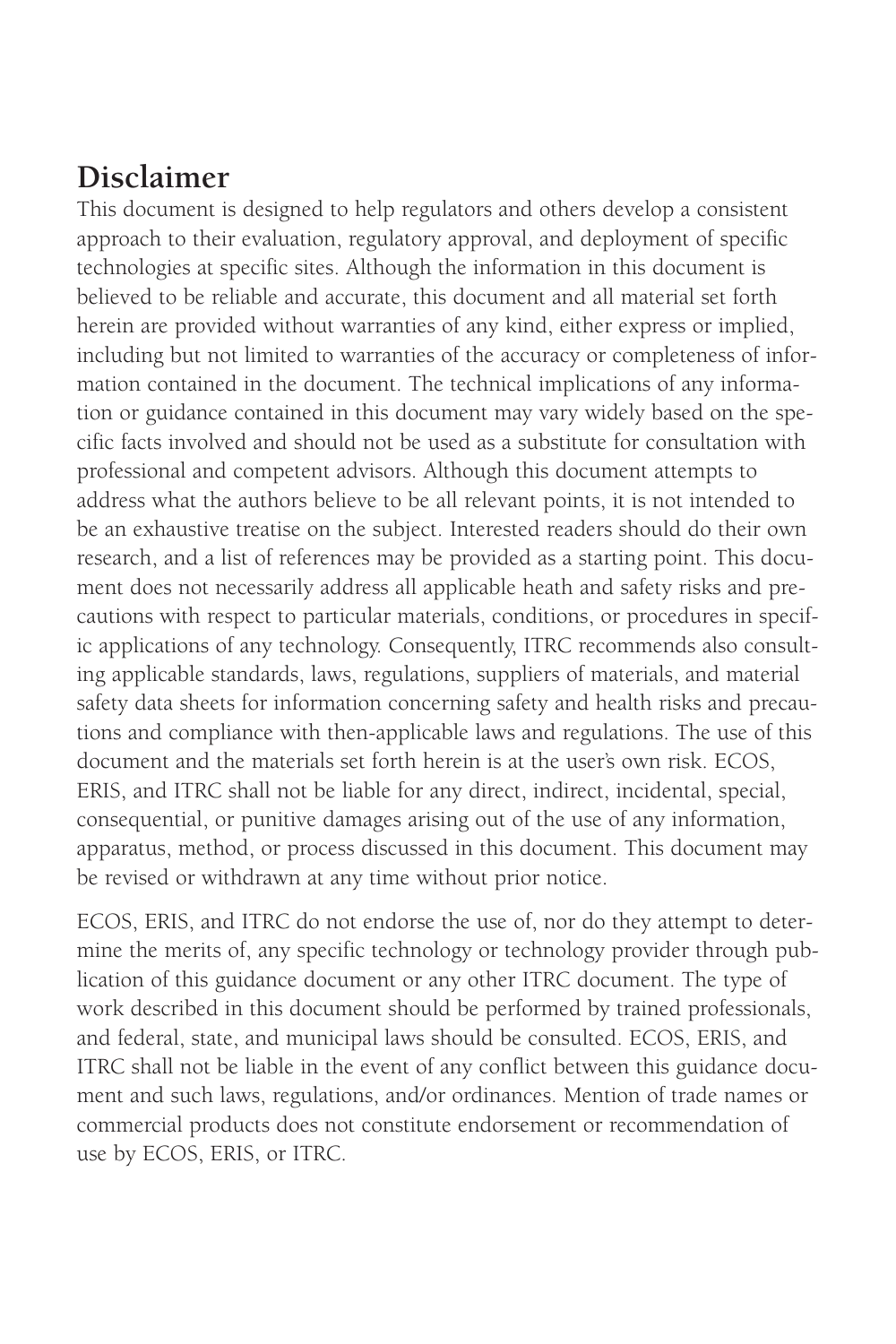# **Acknowledgments**

The members of the Interstate Technology and Regulatory Council (ITRC) Remediation Process Optimization (RPO) Team wish to acknowledge the individuals, organizations, and agencies that contributed to the 5-part series on advanced RPO topics. The following individuals from state and federal agencies, and the private sector are active members of the RPO Team and supported the preparation of these documents:

- New Jersey Department of Environmental Protection–Tom O'Neill–Co-team Leader
- South Carolina Department of Health & Environmental Control–Sriram Madabhushi–Co-team Leader
- •California Department of Toxic Substances Control–Ning-Wu Chang
- Florida Department of Environmental Protection–Bheem Kothur
- •Georgia Department of Natural Resources–Christopher Hurst
- South Dakota Petroleum Release Compensation Fund–John McVey
- Virginia Department of Environmental Quality–Tom Modena
- •U.S. Air Force–Don Gronstal, Rod Whitten, Javier Santillan
- •U.S. Army Corps of Engineers–Dave Becker
- •U.S. Navy–Karla Harre
- •U.S. Department of Energy–Beth Moore
- •U.S. Environmental Protection Agency–Kathy Yager, Richard Hammond, Pamela Baxter, Ellen Rubin
- Lawrence Livermore National Lab–Maureen Ridley
- Battelle Corporation–Russell Sirabian
- Booz Allen & Hamilton–Joann Socash
- •Dajak, LLC–Mark Kluger
- Intergraph Corporation–Tanwir Chaudhry
- Mitretek Systems–John Horin, Patricia Reyes
- Northeastern University–Mary J. Ondrechen
- Remedial Operation Group, Inc.–Bud Johnson
- S.S. Papadopoulos and Associates, Inc–Michael T. Rafferty, P.E.
- SRS/Westinghouse–Kevin Brewer

#### *Special thanks goes to the primary authors of this document on Exit Strategies: John McVey, SD PRCF, Javier Santillan, AFCEE and Patricia Reyes, Mitretek.*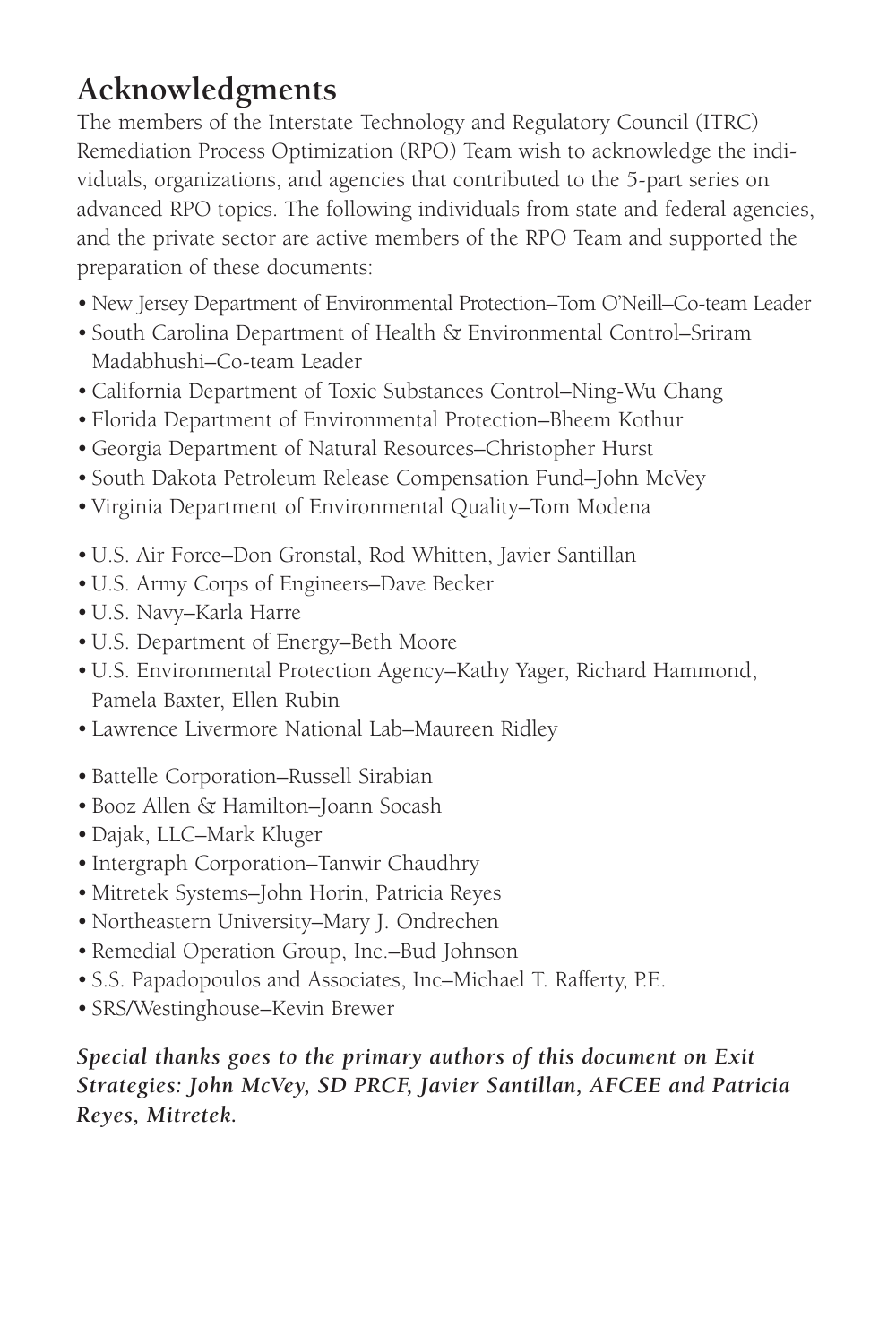# **Exit Strategy— Seeing the Forest Beyond the Trees**

## **Introduction**

This overview reviews the concept and advantages of Performance-Based Exit Strategies as one element of performance-based management (PBM) of environmental remediation projects. In 2004, the Interstate Technology and Regulatory Council (ITRC) Remediation Process Optimization (RPO) Team developed a technical regulatory guidance document titled, "*Remediation Process Optimization: Identifying Opportunities for Enhanced and More Efficient Site Remediation.*" Based on feedback on the guidance and supplemental training, the RPO team identified the need for information on several additional PBM topics. This overview focuses on the role of the exit strategy in PBM of site remediation; reviews key elements of an exit strategy, discusses the benefits of preparing a transparent, flexible performance-based exit strategy, summarizes potential obstacles to developing, refining, and implementing a performance-based exit strategy, and considers the role of regulatory agencies in optimizing exit strategies.

## **Who We Are and the Intended Audience**

The ITRC is a state-led coalition of regulators, industry experts, citizen stakeholders, academia, and federal partners that work to achieve regulatory acceptance of innovative environmental technologies. This coalition consists of 46 states and a network of some 7,500 people who work to break down barriers, reduce compliance costs, and make it easier to apply new technologies to solve environmental problems. ITRC helps maximize efficient use of state resources by creating a forum where innovative technology and process issues are explored. Together, the team members are building the environmental community's ability to expedite quality decision making while protecting human health and the environment.

This overview has the following intended audience who are involved in either remediation process (RPO) or PBM of hazardous site remediation projects:

- State and federal regulators
- Facility owners and operators
- Engineers and consultants
- Interested stakeholders

States and federal agencies play multiple roles in the RPO and PBM processes: as regulators, and as facility owners and operators when public funds are used to conduct site remediation work. As regulators, state and federal agencies are charged with protecting human health and the environment. Also, facility own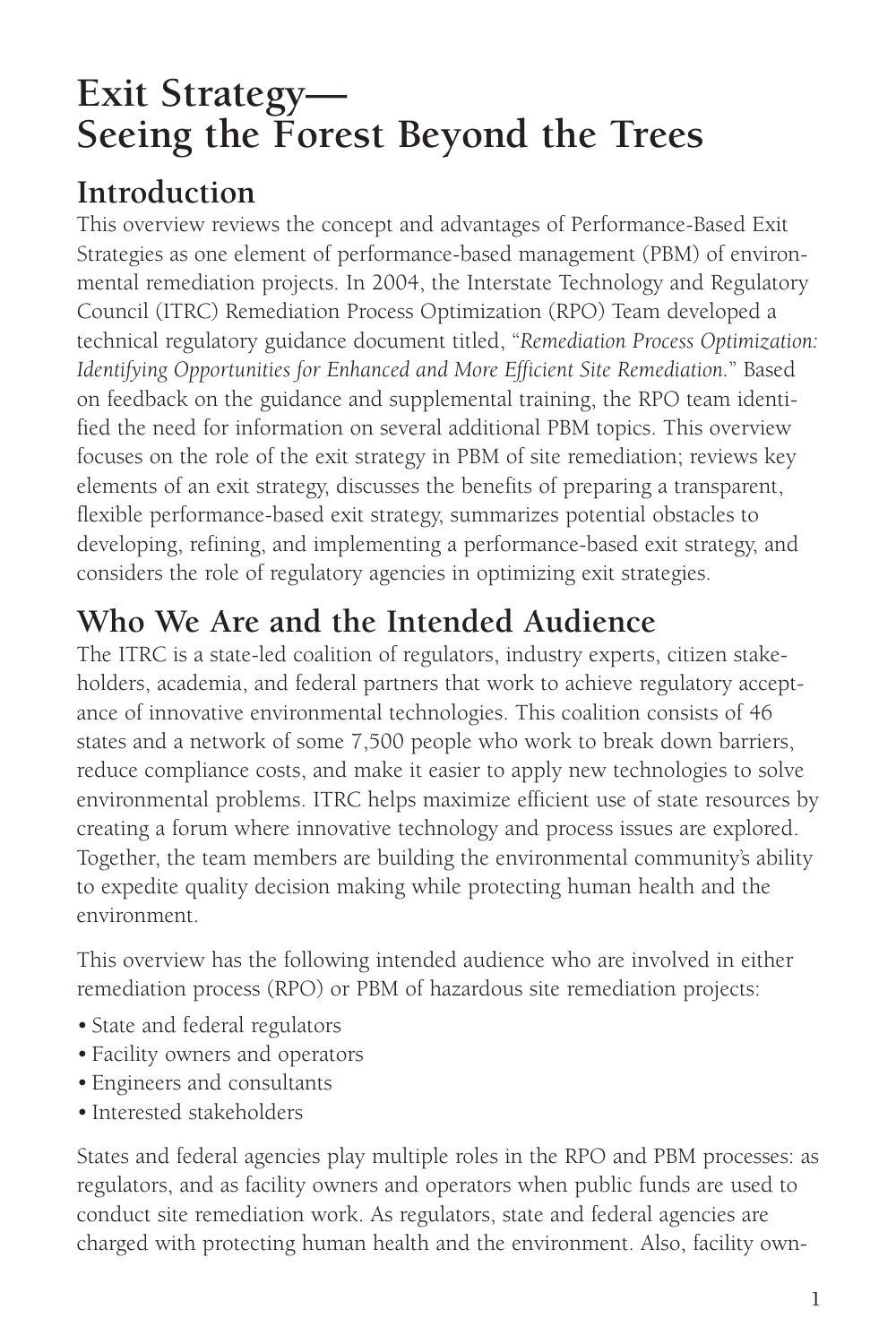ers, private or public, have the greatest interest in achieving the goals of the specific site remediation project. In addition, the engineering and consulting community who guide and provide professional opinions to the owners must have a deep working knowledge of techniques that can ensure fast and effective site remediation. To understand PBM and be full participants in environmental remediation efforts, public stakeholders must not only understand technologies used at sites, but also the underlying technical basis that supports the decisionmaking process. This document is intended as a summary of performance-based exit strategies; however, users are encouraged to refer to the references provided at the end of the fact sheet for additional information.

This overview is part of a five fact booklet series: *Performance-based Management, Analysis of Above Ground Treatment Technologies, Exit Strategy Analysis, Data Management, Analysis and Visualization Techniques*, and *Life Cycle Cost Analysis*; each is an excellent resource for moving forward on their RPO and PBM projects. Public participation is emphasized during the response action planning process, through selection of the final remedy in the Decision Document (DD). Periodic remedy performance evaluations and DD modifications also generally are available for public review.

## **What is an Exit Strategy?**

An "exit strategy," also referred to as a "response completion plan," is a detailed, dynamic and succinct plan for accomplishing specific performance goals within a defined time period to assure protection of human health and the environment.

#### **Exit Strategy Steps**

- 1) Identify Risk or ARAR concern (include source, receptor, and pathway based upon updated conceptual site model (CSM))
	- a) Identify remedial goal
	- b)Identify proposed or current remedial method(s)
	- c) Identify metrics (If a measurement is taken at any point, there should be a specific action logic associated with that measurement)
		- i) Identify measurement parameters for closure / response complete
		- ii) Identify measurement parameters for compliance monitoring / Milestones
		- iii) Identify system operational parameters
	- d)Identify contingent actions
		- i) Based upon compliance monitoring
		- ii) Based upon operational parameters
- 2) Identify next risk or ARAR concern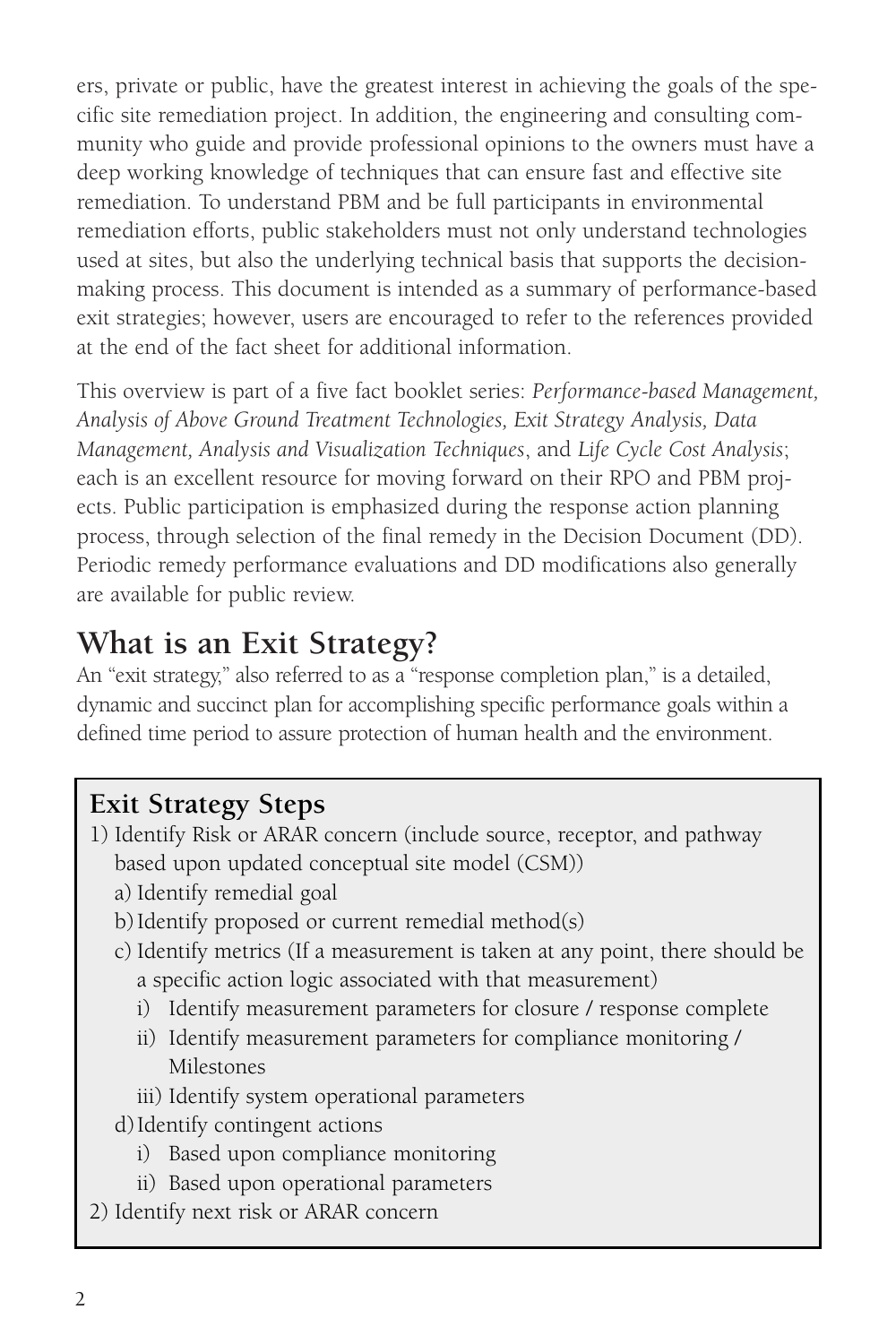Decision documents (DDs) are the most common examples of environmental remediation response completion plans, in that they establish the following

- Environmental conditions that pose an unacceptable risk that requires remediation
- Remedial action objectives (RAOs) that must be met to mitigate the risk
- Means selected to achieve the objectives
- Metrics to be used to demonstrate success

A performance-based exit strategy focuses on performance (i.e., progress toward achieving RAOs) in order to routinely optimize the selected remedy and RAOs as information improves. Such exit strategies are dynamic and explicitly incorporate the flexibility needed to refine the strategy as site and technical knowledge improve over time, and emphasize assessment and optimization of remedy performance to assure timely, cost-efficient protection of human health. A performance-based exit strategy is based on sound scientific and technical understanding of site conditions and remediation technologies, and is iteratively validated and updated through routine review to take advantage of lessons learned. These exit strategies should be constructed using objective metrics and transparent decision logic to describe how progress toward achieving remedial action objectives (RAOs) will be measured and assured, and how "course corrections" will be implemented should the remedy fail to perform as expected.

Parties responsible for environmental remediation at federal or industrial facilities with multiple sites should develop an exit strategy for each site, as well as an overall comprehensive exit strategy for the entire facility. Depending on the maturity of the environmental program at a given site, exit strategies will reflect varying degrees of uncertainty. DDs are formal response completion plans, and as such, should incorporate all the elements of a defensible exit strategy, as described in the following subsection. Exit strategies for sites still in the remedial decision planning process necessarily will be more conceptual in nature. When the remedial decision is finalized, the exit strategy should be updated to reflect the RAOs, the remedial components, and the implementation plan.

As noted, stakeholder input is an important part of the response-decision planning process, which culminates in issuance of the DD. Therefore, good communication among stakeholders during remedy evaluation and selection is essential to establish common ground for dialogue so that expectations and concerns are identified and considered in the exit strategy

## **What Are Common Obstacles to Implementing a Performance-Based Exit Strategy?**

Stakeholder disagreements regarding ARARs, RAOs, selected remedy, practicability constraints, costs, and the schedule to achieve the RAOs are generally resolved during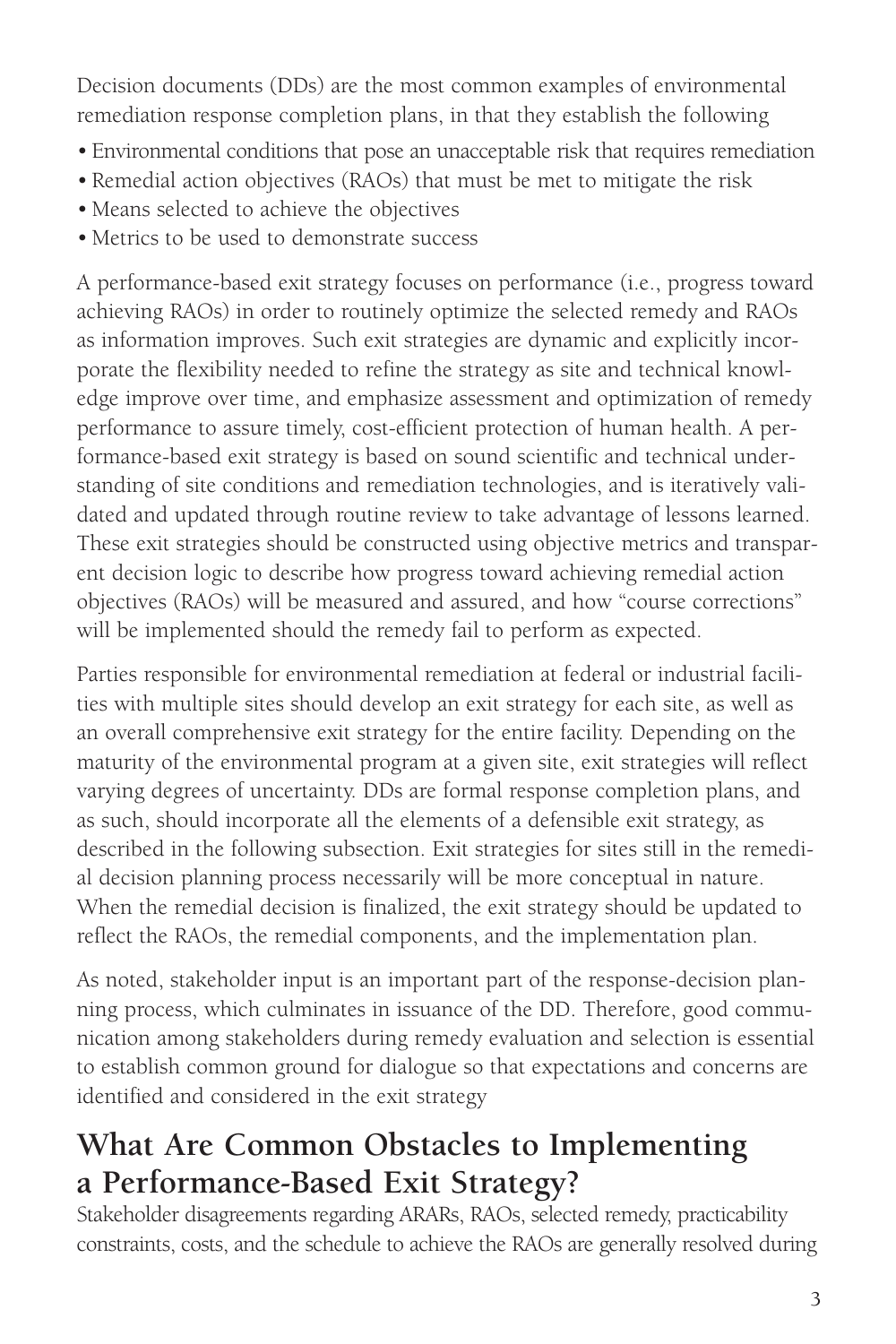the remedy planning process. Resolution of these issues is documented in the DD, which serves as the formal exit strategy for the site and requires consideration of public input and concurrence among decision-makers. Therefore, a well-planned, technically defensible exit strategy that has been agreed to by the facility owners/operators, regulators, and other stakeholders, should be implementable in an efficient and effective manner. A sound CSM, necessary and achievable RAOs, well-defined performance metrics and monitoring requirements, and a clear decision logic that is consistently applied during routine performance reviews will minimize implementation and optimization difficulties, and are recommended for any new exit strategy (DD).

Primary obstacles to executing an exit strategy generally can be traced to deficiencies in the strategy elements themselves, and are often encountered in attempting to execute poorly conceived or incomplete exit strategies. Many older DDs do not incorporate the elements of a flexible, performance-based strategy as defined herein, and rarely incorporate decision logic for dealing with unexpected conditions or poor performance. These older exit strategies need to be carefully evaluated during performance reviews, and the basis for recommended improvements must be clearly explained and well supported.

As discussed throughout this overview, there are several key elements of an exit strategy—any one of which can undermine the success of the strategy if it is not based on sound science and a comprehensive understanding of site conditions, risk assessment, statutory considerations, and technical/practicability constraints. Potential obstacles to efficient and effective exit strategy execution could include the following:

- If the CSM is inadequate to support the risk assessment, ARAR analysis, or remedy decision, the exit strategy may require modification as additional data become available
- If the RAOs are not necessary to protect human health and the environment, cost will be incurred on unnecessary actions
- If the RAOs are not achievable, the exit strategy cannot be successful
- If the remedy is impracticable or infeasible, the RAOs are unlikely to be achieved in a reasonable timeframe
- If performance metrics are unclear, or the performance monitoring plan is inadequate to provide appropriate evaluation data, the effective and efficiency of the exit strategy cannot be assessed, and optimization needs may go unrecognized—resulting in wasted resources and delayed protectiveness
- If performance assessment and contingency decision logic is not well-defined and agreed to by all stakeholders, expeditious implementation and optimization of the exit strategy is unlikely, and stakeholders may be disappointed in the outcome of the remedy and the time and cost to achieve protectiveness for optimizing and terminating a response action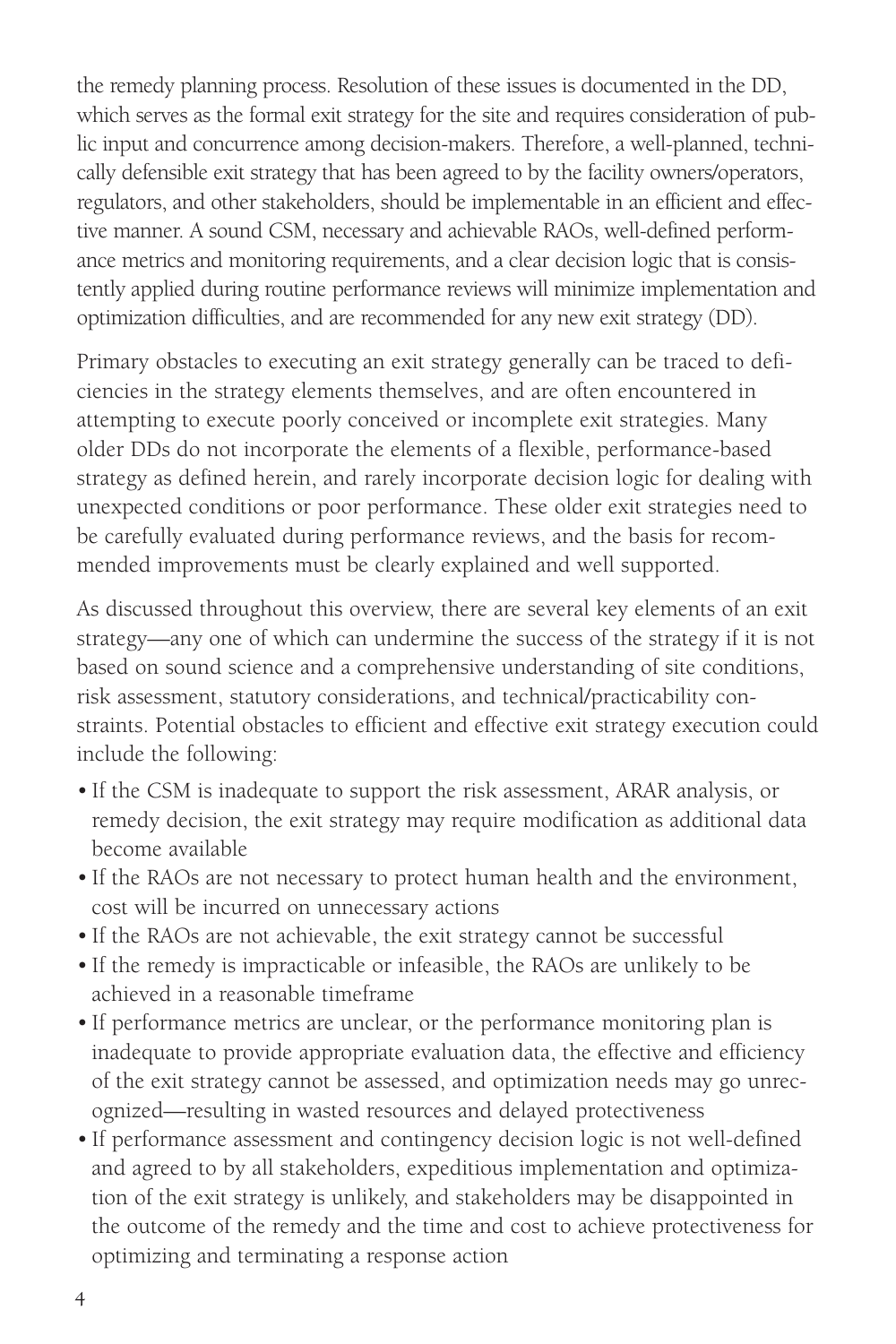Routine validation of the CSM and exposure assumptions, proper monitoring, periodic performance reviews, unambiguous metrics, transparent performance assessment, optimization, and contingency decision logic, and prompt communication of performance information to all stakeholders, as discussed in this fact sheet, will facilitate expeditious achievement of RAOs and site closure.

Additional information on remedy optimization, monitoring requirements, and performance reviews is provided in the other fact sheets in this series, as well as in ITRC (ITRC 2004) and USEPA guidance documents.

# **What are the Key Elements of an Exit Strategy?**

As a minimum, a defensible, performance-based exit strategy should summarize several key elements of the remedial decision and implementation process. These elements, listed below, are discussed in the following overview subsections.

## **What is a Conceptual Site Model?**

The conceptual site model (CSM) is a summary of all available site-specific information related to contaminant sources and release mechanisms, affected media, contaminant transport and environmental fate, and receptor exposure. A CSM must be updated as data

#### **Elements of a Performance-Based Exit Strategy**

- A description of the environmental problem that warrants a response, which typically takes the form of a conceptual site model and results of a risk assessment
- The remediation action objectives (RAOs) that must be met to assure protection of human health and the environment, and the basis for selecting them
- The means (remedy) selected to achieve the RAOs
- Performance metrics and a performance monitoring plan to assess progress toward achieving the RAOs
- •Decision logic for optimizing and terminating a response action, including the planned actions, performance metrics, decision points, conditions that will elicit alternative actions, alternative actions, and conditions required for site closeout

# **What is a Conceptual Site Model?**

The conceptual site model is a summary of all available site-specific information related to contaminant sources and release mechanisms, affected media, contaminant transport and environmental fate, and receptor exposure. A CSM must be updated as data and knowledge are acquired, including changes in RAOs. This is crucial for assessing and optimizing remedy performance, and monitoring programs.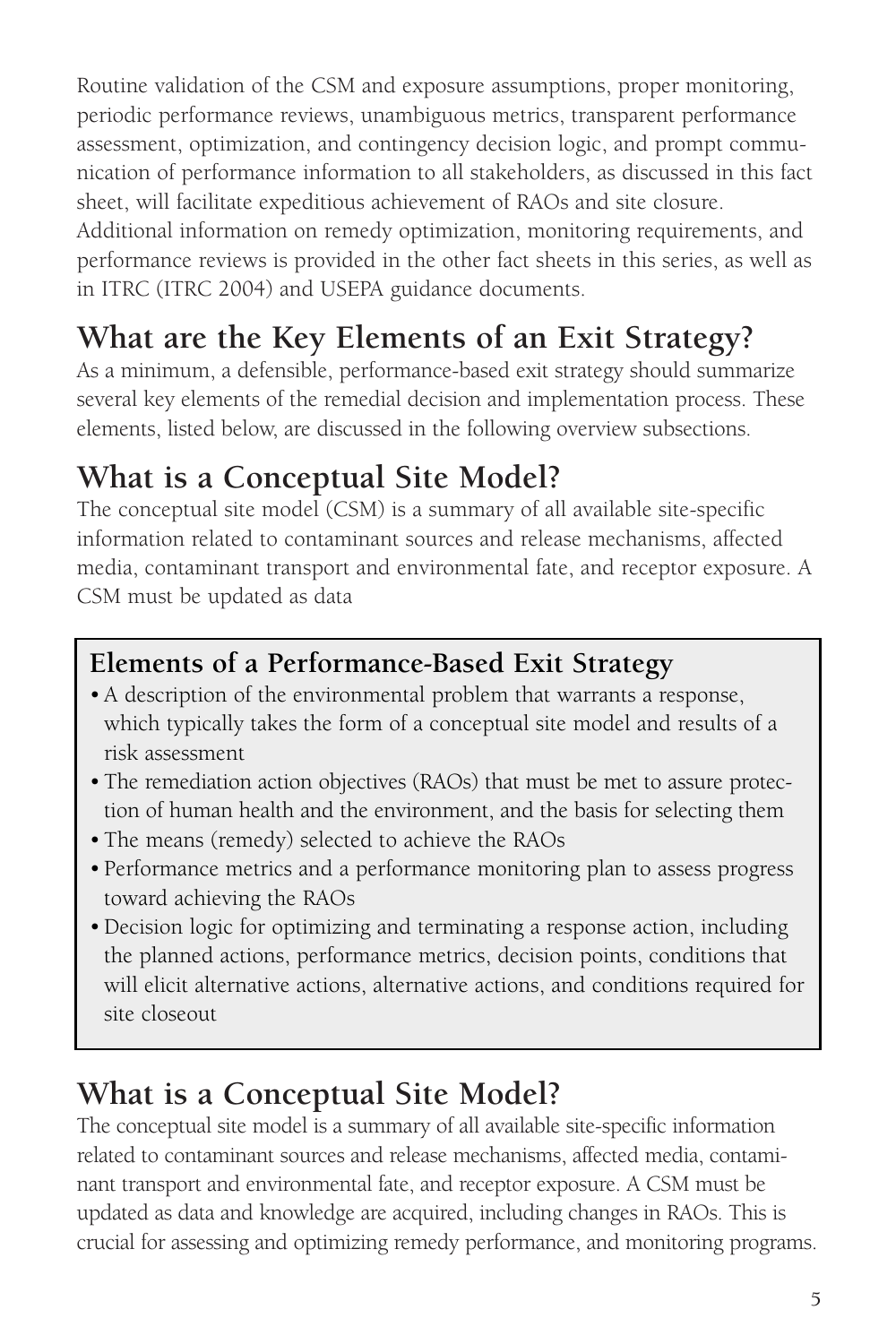#### **What are RAOs and How Are They Developed?**

RAOs are the remediation objectives (or remediation completion criteria) that must be achieved to reduce risks and hazards to potential receptors to acceptable levels under reasonable exposure scenarios. Also, RAOs are defined by the nature of the problem being addressed, the scope of the action to be taken. Clearly defined and achievable RAOs are vital to efficient site remediation, and care must be taken to assure that only necessary and practicable remediation commitments are made. The current CSM, results of a risk evaluation, and consideration of statutory requirements form the basis for developing RAOs. RAOs thus should be

- selected based on the need to address unacceptable current or future risk and comply with (or justify waiver of) pertinent regulations,
- tailored to the specific environmental conditions and exposure scenarios requiring a response, and
- achievable in a reasonable timeframe for a reasonable cost

RAOs generally are expressed narratively, whereas media-specific cleanup goals or acceptable exposure concentrations typically are numeric. RAOs also often incorporate or reference the specific numeric cleanup goals. For example, an RAO might be to prevent exposure of onsite receptors to soil contaminants of concern at specific risk-based concentrations; these concentrations usually are developed based on acceptable cumulative risk levels and hazards.

The risk evaluation characterizes health risks to human and ecological receptors by evaluating exposures and contaminant toxicity in the context of the CSM (sources, affected media, receptor exposure points, and distribution, magnitude, mobility, and persistence of site-related contaminants). If site contaminants pose no unacceptable risk or hazard under current or predicted future site conditions, remedial actions—and therefore RAOs—are not required. If an action is warranted to reduce risk to acceptable levels, RAOs may achieve protectiveness through contaminant containment or treatment, and through receptor exposure controls.

RAO development also considers statutory requirements that may affect the scope, degree, or method of remediation. Under CERCLA-governed programs, ARARs must be identified and analyzed in the context of the current CSM. The applicability or relevance and appropriateness of various promulgated state and federal regulations to the specific site conditions (including contaminants, current and future land use, receptors, and physical and geochemical factors) must be evaluated, both initially during development of an exit strategy and periodically thereafter following remedy implementation. As the understanding of the available remedial or corrective action technologies and risks posed by site contaminants evolves, the ARARs for the site should be revisited. ARAR analysis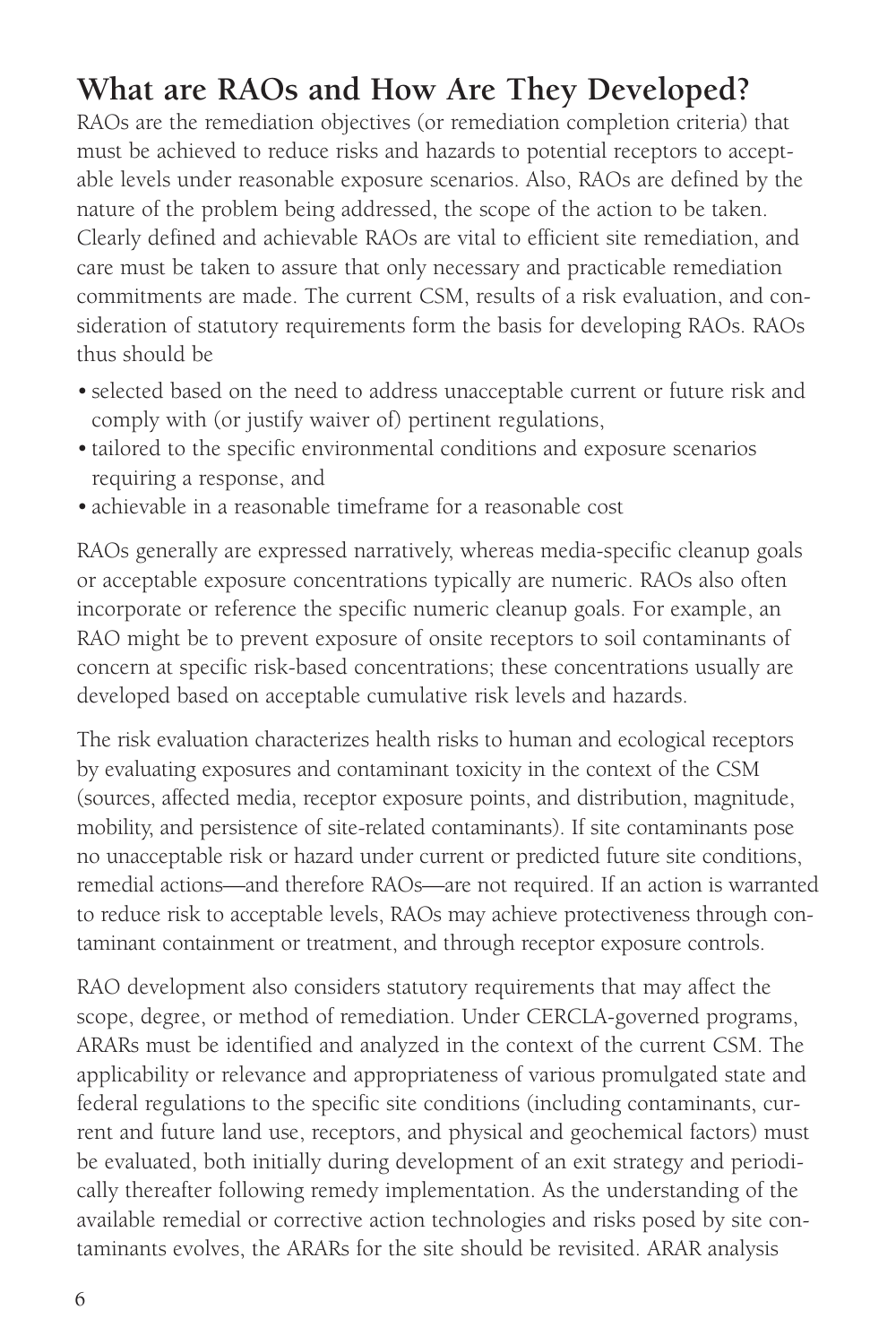requires an understanding of the intent of the regulations and statutes, the application of these requirements at similar sites, and the true current or potential exposures, as well as realistic performance goals that consider engineering and technical limitations of the selected remediation technology. ARAR analysis will involve team members that are familiar with current legal and regulatory developments, as well as those well versed in hydrogeology, geochemistry, and remediation technologies.

# **How is Remedy Performance Measured and Assured?**

Execution of a performance-based exit strategy requires routine monitoring and comparison of observed site conditions to those predicted during the remedy planning process in order to assess the relative effectiveness and efficiency of the remedy. Most environmental regulatory frameworks require such routine performance assessments to assure protectiveness and to document when RAOs and closeout criteria have been met. For example, CERCLA mandates that remedy performance be reviewed at least every five years for sites that have not been cleared for unrestricted use or unrestricted receptor exposure. These reviews provide an opportunity to:

- •Update site and technical information
- Monitor progress toward achieving strategy objectives
- Re-visit ARARs, RAOs, and the selected remedy in the context of updated information and performance monitoring data
- Apply lessons learned to optimize the exit strategy to achieve timely, costefficient, and reliable protection of human health and the environment

For performance reviews to be effective, appropriate evaluation metrics must be established, and performance monitoring data suitable to the metrics must be collected throughout the period of performance. Monitoring frequency and sampling locations needs to be clearly defined as well as how the data will be interpreted. The RAOs may specify that an average of the compliance points concentrations will be used to track performance, and verify cleanup attainment as long as any exceedances are not greater than a specified value.

# **Metrics**

Metrics and, for phased exit strategies, interim milestones, are the yardsticks against which progress—and success or failure—are measured. Performance metrics should be objective and specific, and should represent stakeholder consensus so that the metrics are not subject to "second guessing" as the project team changes. Performance metrics typically fall into three general categories:

• Operational metrics for engineered systems (e.g., fluid extraction rates, treatment system efficiencies; discharge requirements)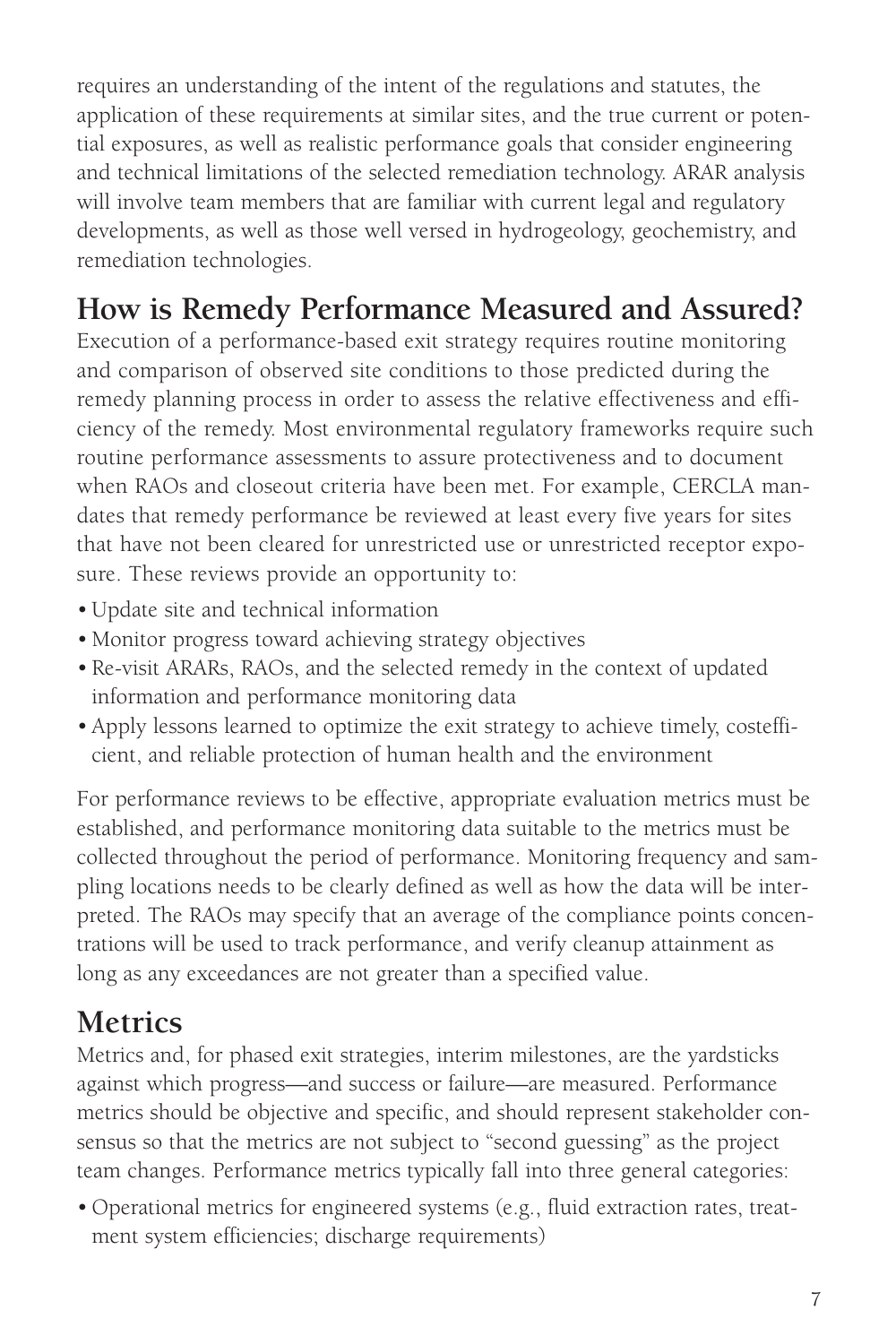- Risk-reduction metrics (e.g., plume stability or recession, product or soil removal, removal, and land-use controls)
- Response completion metrics or site closeout criteria (e.g., RAOs, confirmatory monitoring requirements)

Operational and risk-reduction metrics also may serve as the basis for contingency triggers for supplemental or alternate measures—including focused RPO evaluations—if these metrics are not met within prescribed constraints. For example, if an operational performance metric of 99-percent average removal efficiency is established for an air stripper, with the metric based on the monthly average of weekly influent and effluent measurements, deviation from this metric during any three consecutive monthly might be used to trigger addition of a carbon polishing unit as a contingent measure.

For phased remediation projects that include several steps between initial efforts and final site closure (e.g., initial removal actions or other interim remedies, phased implementation of the primary remedial action), interim metrics (milestones) should be developed to trigger the next phase of action. Also, there may be the stepwise optimization (scale down) of remedial actions and monitoring as risks are reduced (e.g., as a plume footprint diminishes or influent concentration trends become asymptotic). The exit strategy should identify these interim steps and provide clear decision logic that specifies what conditions must be met before proceeding with the next modification, expansion, or contraction of the remediation.

The basis for the decisions can be simple economic (e.g., when funding is available for additional remediation wells) or engineering considerations (e.g., treatment process effectiveness as a function of concentrations) for the timing and scope of the changes. In other cases, the milestones may include the attainment of specific concentration goals in the subsurface or in extracted ground water or soil vapor. Interim milestones also identify the targeted timeframes for attainment of these goals. Modeling may be used to develop the target concentrations and timeframes. Appropriate interim metrics and change milestones should be identified in the exit strategy, and should consider both subsurface (e.g., change from active remediation to natural attenuation) and aboveground systems (e.g., change from thermal treatment of offgas to carbon adsorption). The decision logic for making any changes should be reasonable, consistent with technical and regulatory constraints, and compatible with RAOs.

Furthermore, practicability constraints are an important consideration in developing exit strategy performance metrics and RAOs, and should be clearly defined and agreed upon by stakeholders during strategy develop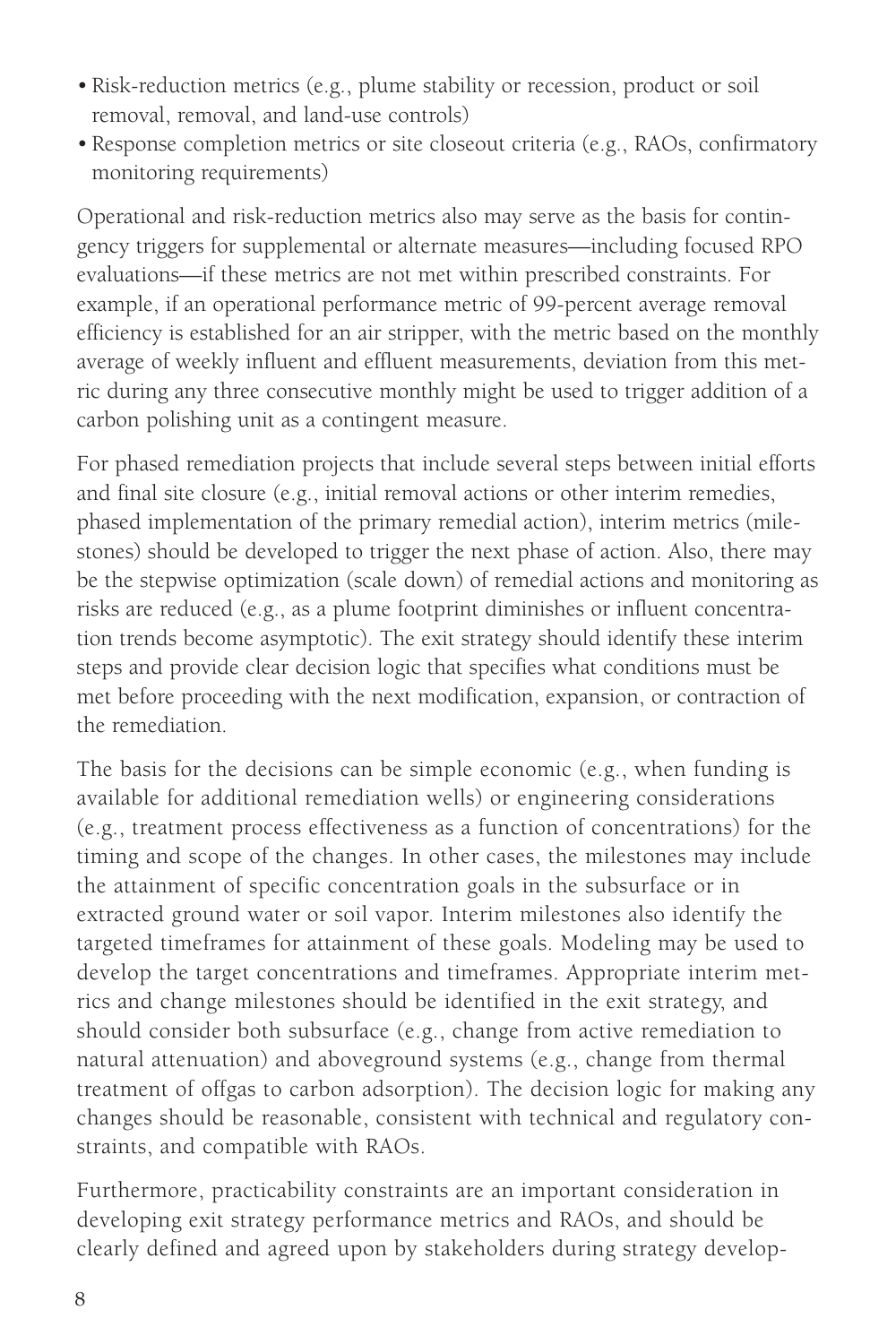ment and refinement. Practicability constraints may include time, cost, accessibility, and technical limitations that are used to define what is reasonable and achievable within a reasonable timeframe for reasonable cost (e.g., cost/benefit considerations). Also see the ITRC Life-Cycle Cost Analysis Fact Sheet for more information on life-cycle cost and its potential application to site remediation projects.

#### **Monitoring**

A monitoring program is intended to:

- Assure protection of potentially exposed populations
- Monitor changes in site conditions
- Assess the efficiency and effectiveness (performance) of the remedy at meeting RAOs
- Support decisions regarding the need to optimize the remedy
- Support site closeout

Monitoring programs should be routinely reviewed and optimized to assure that these objectives can be evaluated and that adequate and appropriate data are being collected at appropriate intervals. As remediation progresses and subsurface conditions change, the LTM program should be optimized. The exit strategy should address how the LTM program will change as the conditions change. While the LTM program likely will be reduced as performance metrics are met consistently, the exit strategy also must plan for monitoring program expansion in the event of unforeseen changes in site conditions that adversely affect remedy performance (e.g., a new source, recognition of an emerging contaminant of regulatory interest, changes in land use or climate, plume expansion, undesirable byproduct of remedial action). The basis for these changes should be documented in the DD and in remedial action planning documents (e.g., site Sampling and Analysis Plan, O&M Plan). Iterative assessment and optimization of the LTM program also should be performed to ensure that information required to document that closure criteria have been reliably met is well-defined and is being reported as the project progresses. If there is any ambiguity as to what is to be documented or why, a potential exists to overlook important information or to accumulate unnecessary data; both of which likely will have negative impacts on exit strategy cost and schedule. LTM program reviews can be implemented annually as part of the annual groundwater monitoring and O&M reporting, and can be conducted during RPO evaluations and periodic protectiveness reviews.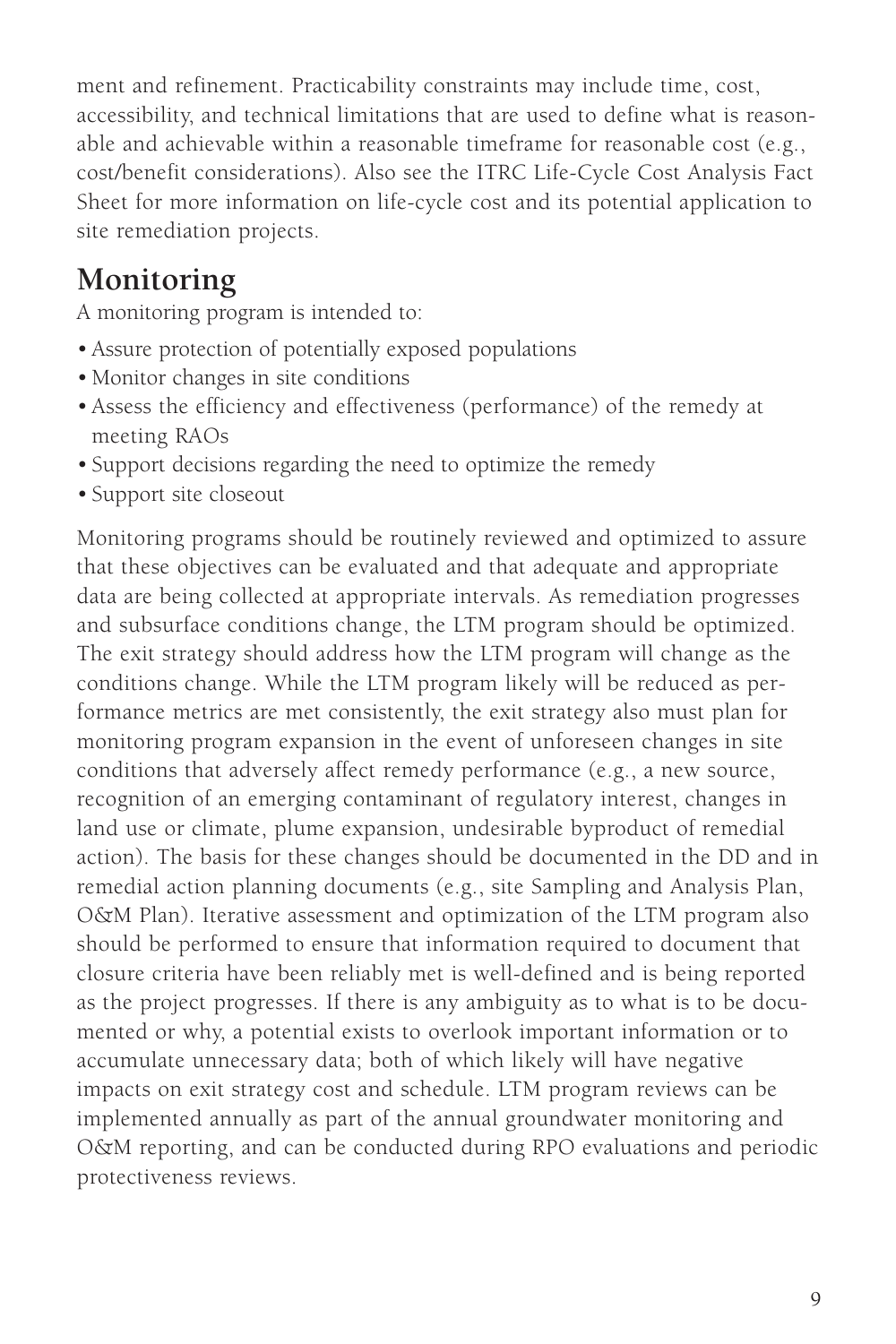#### **Example Exit Strategy**

1) Risk-Petroleum at Site A – Private well near property boundary~1/4 mile to the NW, groundwater flow generally NW (see CSM pages 12-20 for locations of drinking water receptors)

a) Remedial goal-Source area groundwater below a concentration of 7 ppm benzene (see CSM page 19, and RA pages 70 -75 for fate and transport decisions)

b) Remedial method(s)-SVE/AS (see pilot test report)

- c) Metrics
	- i) Response complete-When groundwater concentration is below 7 ppm benzene at MW-1 (source well) for four consecutive events
	- ii) Compliance monitoring-Quarterly for the first year and semi-annual thereafter at source MW-1, and sentinel wells MW-2 & MW-3 (located between source and receptor)
	- iii) SVE/AS system monitoring
		- (1) Injection point pressure
		- (2) Etc.

d)Contingencies

- i) From compliance monitoring
	- (1) If concentration at MW-2 increases over 40% for two events, review of the SVE/AS system will be performed; alternative technologies may be considered (state what would support the decision to switch technologies)
	- (2) If concentration in MW-3 increases, additional remedial actions will be performed (state what they would be) or consideration will be given to relocating the private well
- ii) Operational monitoring
	- (1) If the injection point pressure starts increasing past a specified point, jet injection wells
	- (2) If measurable progress towards the remedial goal is not documented by the groundwater monitoring program – system operation will terminate and be reviewed for optimization or an alternative strategy (identified here) will commence
- 2) Risk-Petroleum at Site A Utilities …

#### **Decision Logic for Optimization and Contingency Planning**

During periodic remedy performance reviews, monitoring data are compiled and used to validate or update the CSM, the RAOs (including the ARAR analysis), and design and exposure assumptions. This updated information then is compared with expected conditions and the established performance metrics to assess ongo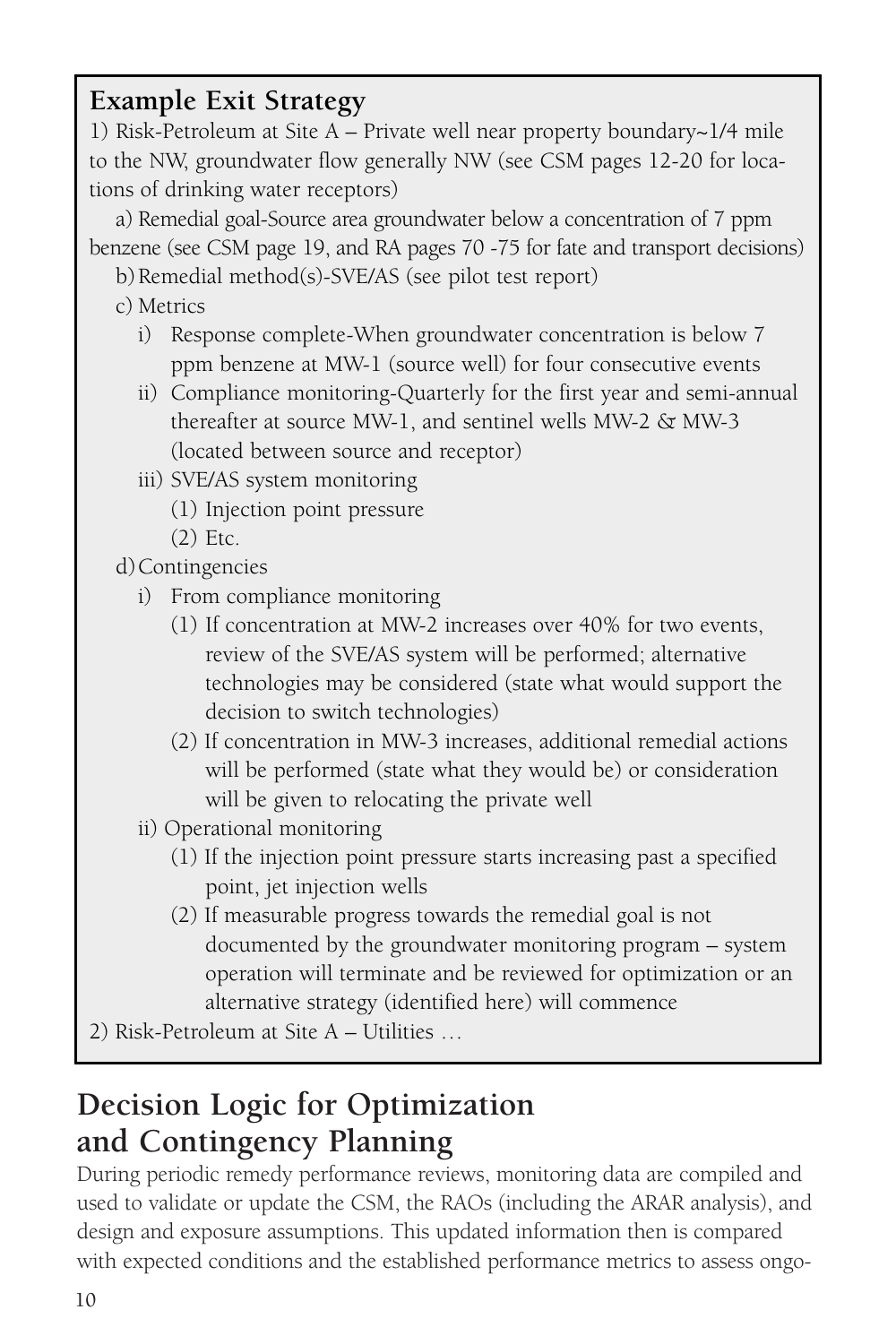ing protectiveness, progress toward RAOs, and overall remedy effectiveness and efficiency, to document success and to identify problems that may warrant corrective action. A performance-based exit strategy should "expect success, but plan for possible failure." Such exit strategies assure that most eventualities during remedial action implementation are readily managed by a pre-determined process that has stakeholder buy-in, and facilitate corrections that keep the strategy focused on end goal of costefficient protectiveness in a reasonable timeframe.

Simple "if (*a specified condition occurs*)–then (*a specified action will be taken*)" decision statements can be developed to identify how performance monitoring data will be used to assess performance, and which conditions are cause for concern. The degree of precision reflected in the decision logic may vary in various project documents. For instance, a generalized performance-assessment decision logic could be developed in the DD to reflect the principal metrics to be applied to the remedy (e.g., cost and time to achieve critical milestones, what would trigger the need for a contingency measure or scale-down of operational or monitoring requirements would occur). More detailed performance metrics/contingency triggers, and the process for invoking corrective action (e.g., optimization) could be detailed in the LTM and O&M plans. Stakeholder consensus should be sought during development of all remedy optimization and contingency measure decision logic.

A flow diagram can be used to graphically present decision logic, and aids in consensus building due to the transparency of this format. Flow diagrams (Figure 1. shows an example) also are useful tools that lend themselves well to the performance evaluation and optimization process. In any long-term remediation effort, the potential exists for undesirable migration of the plume, persistent contaminant concentrations, or rebound of concentrations following cessation of active treatment or extraction systems. An appropriate exit strategy will include provisions for contingent actions in the event of such observations. When a remedy is failing to achieve RAOs, the underlying reason must be determined, and the RAOs, the means to achieve them, or both must be modified. Actions to improve the means could include remedial system optimization, replacement or supplementation of the selected remedy, or a technical impracticability evaluation. Any modification to RAOs should be based on a reassessment of the need to achieve specific objectives in order to be protective of human health and the environment, and the applicability or relevance and appropriateness of regulatory numeric criteria. For example, an RAO that specifies restoration of an otherwise nonpotable water-bearing unit to drinking water standards could be replaced with an RAO to prevent ingestion of the affected groundwater (e.g., by invoking state or county restrictions on installation of potable water wells in waterbearing units with poor water quality). The exit strategy, as documented in the DD, should be modified in the event that either remedial actions or RAOs are revised.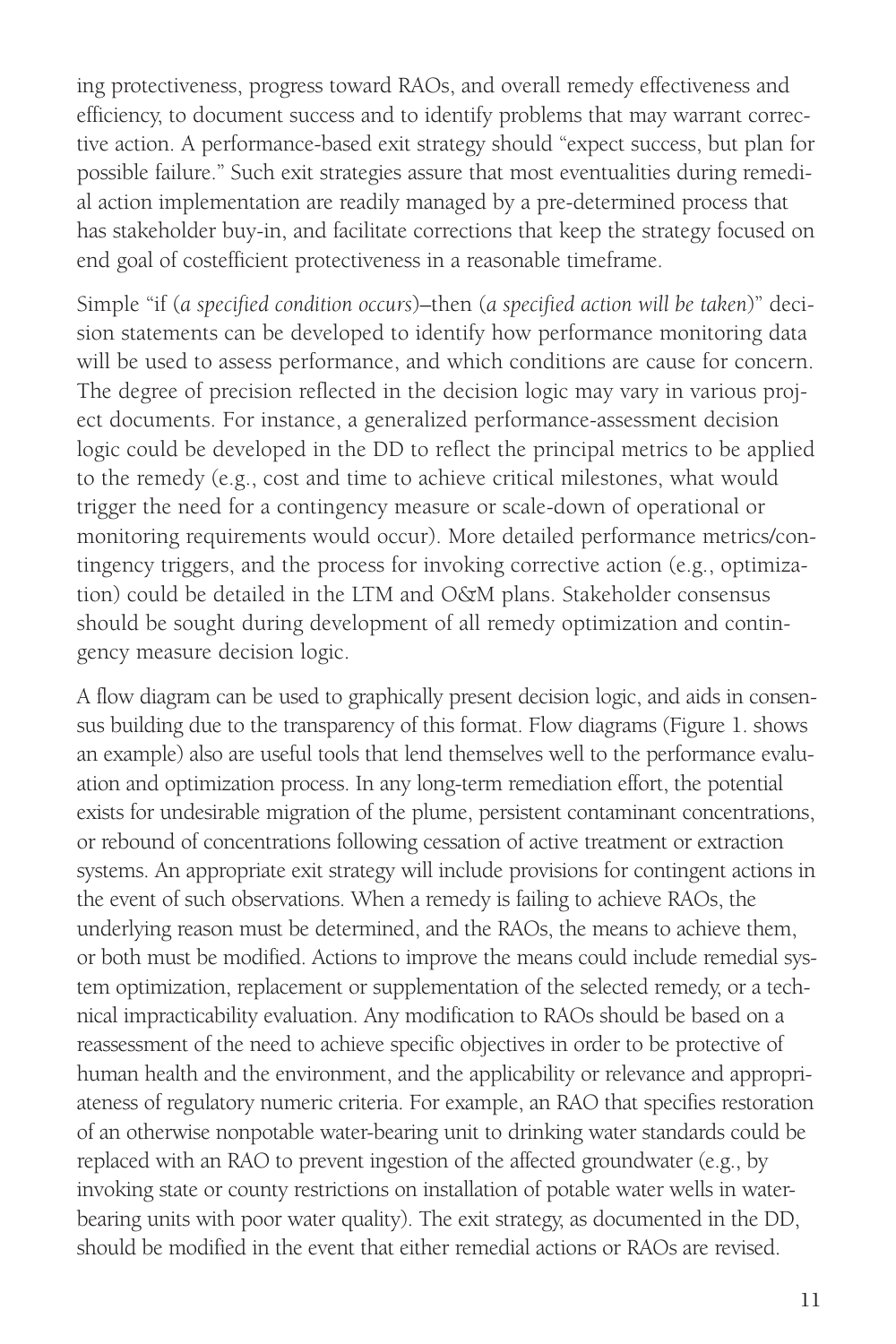## **What is the Regulators' Role in Exit Strategy Optimization?**

As noted at the beginning of this fact sheet, performance-based exit strategies must be flexible to take advantages of improving knowledge and lessons learned. Changes to the exit strategy are typically proposed due to a change in the understanding of site conditions. The change may be the discovery of a new source or a new receptor, historical monitoring trends that indicate a change in monitoring frequency, treatment systems which have not performed as well as expected, or promising new remedial techniques. Because a significant change to the exit strategy typically equates to a modification of the DD, regulatory review of the proposed modification is required. It is the regulators' task to ensure that the greater good of the community will be served by the proposed exit strategy change.

Before considering specific statutory requirements, an initial screening of the proposed change with the following questions can help put the decision into perspective and give a feel for the necessity of action.

- •Does an immediate risk (unacceptable receptor exposure) exist, and if so, will the change eliminate it? When an immediate risk exists, an action should be taken to eliminate the exposure.
- Will the proposed change introduce new risks? As an example, a proposed remedial action could potentially release or accelerate migration of contaminants into other media, where they may be more difficult to treat or contain.
- Will the proposed change result in expedited or more cost-effective attainment of RAOs? The benefits (risk-reduction) associated with a proposed change should be weighed against cost and schedule impacts.

By considering the performance issues reflected in the preceding questions, the reviewer can optimize the decision process and focus attention on effective and efficient protection of human health and the environment. A performance-based exit strategy provides a flexible framework within which evolving site conditions and technical understanding can be applied to reduce uncertainties and to plan for the unexpected, while meeting the responsibilities of sound environmental management and efficient use of resources.

#### **References**

ITRC, 2004. Interstate Technology Regulatory Council Remediation Process Optimization Team, *Remediation Process Optimization: Identifying Opportunities for Enhanced and More Efficient Site Remediation*, RPO-1, September 2004.

Department of Energy (DOE). March 2000. Developing Exit Strategies for Environmental Restoration Projects, DOE/EH-413-0013.

Santillan, J. 2004. Exit Strategy Developed by AFCEE for the Defense Logistics Agency. presentation made in June.